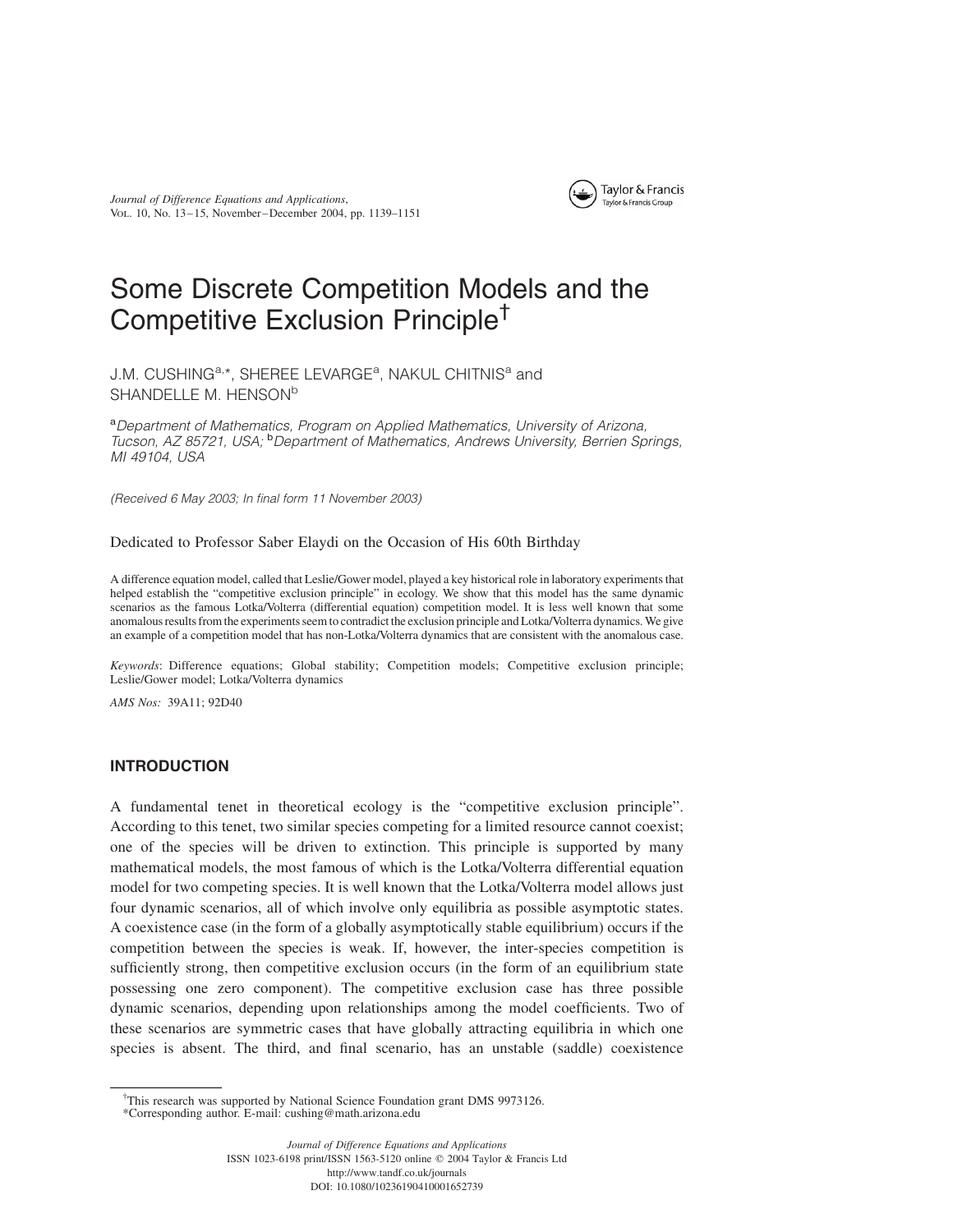equilibrium whose stable manifold determines two basins of attraction, one for each of the competitive exclusion equilibria. In this "saddle" case, the species that goes extinct is determined by the initial conditions of both species.

During the 1940s, 50s and 60s, laboratory experiments played a key role in establishing the competitive exclusion principle in theoretical ecology. One series of laboratory studies, which today is still cited in text books, was conducted by Park and Mertz using two species of flour beetles (of the genus Tribolium) [37–40]. Park and his collaborators, Leslie and Gower, used a difference equation model in these studies, rather than the Lotka/Volterra differential equations [26]. Although they did not give a mathematical analysis of their model, they worked under the assumption that it possesses the same dynamic scenarios as the Lotka/Volterra model.

It is interesting that although Park's experiments were considered a validation of the competitive exclusion principle, there were some anomalous results. In one experiment competitive exclusion did not always occur. Whether competitive coexistence occurred or competitive exclusion occurred (and how) depended on the initial population numbers given the two species. This result puzzled Park and his collaborators, since this dynamic scenario is not allowed by Lotka/Volterra-type competition models which guided their thinking [14,27]. A natural question to examine, from a mathematical point of view, is whether or not there exist any two species competition models that allow for such a multiple attractor, coexistence/exclusion case. A number of studies involving competition models have, under certain circumstances, found results of non-Lotka/Volterra type or that contradicted the competitive exclusion principle in one way or another  $[2,5-8,10,13,20,22-24,28,29,31-36,41,42]$ . None of these results, however, involve the multiple attractor scenario described above.

The Leslie/Gower competition model was studied by Liu and Elaydi, who showed that all bounded orbits converge to an equilibrium in an eventually monotonic manner (using the theory of discrete monotone flows) [30]. In this paper we will extend this result by showing that the Leslie/Gower model has the same dynamic scenarios as the Lotka/Volterra model (characterizing these cases according to model parameters). We will also investigate a competition model that does conform not to the Lotka/Volterra cases and that allows for multiple, coexistence and exclusion, attractors.

# THE LESLIE/GOWER MODEL

If  $b > 1$  all solutions of the Beverton/Holt equation

$$
x_{t+1} = b \frac{1}{1 + c_{11}x_t} x_t
$$

with  $x_0 > 0$  tend (monotonically) to the equilibrium  $x = (b-1)/c_{11}$ . This difference equation is an appropriate analog of the logistic differential equation [12]. Just as the famous Lotka/Volterra two species (differential equation) competition model is a modification of the logistic differential equation, the Leslie/Gower (difference equation) competition model [26]

$$
x_{t+1} = b_1 \frac{1}{1 + c_{11}x_t + c_{12}y_t} x_t
$$
  

$$
y_{t+1} = b_2 \frac{1}{1 + c_{21}x_t + c_{22}y_t} y_t
$$

is a modification of the Beverton/Holt equation. In this model all coefficients are positive and we can therefore scale x and y so that  $c_{11} = c_{22} = 1$ . Without loss in generality we consider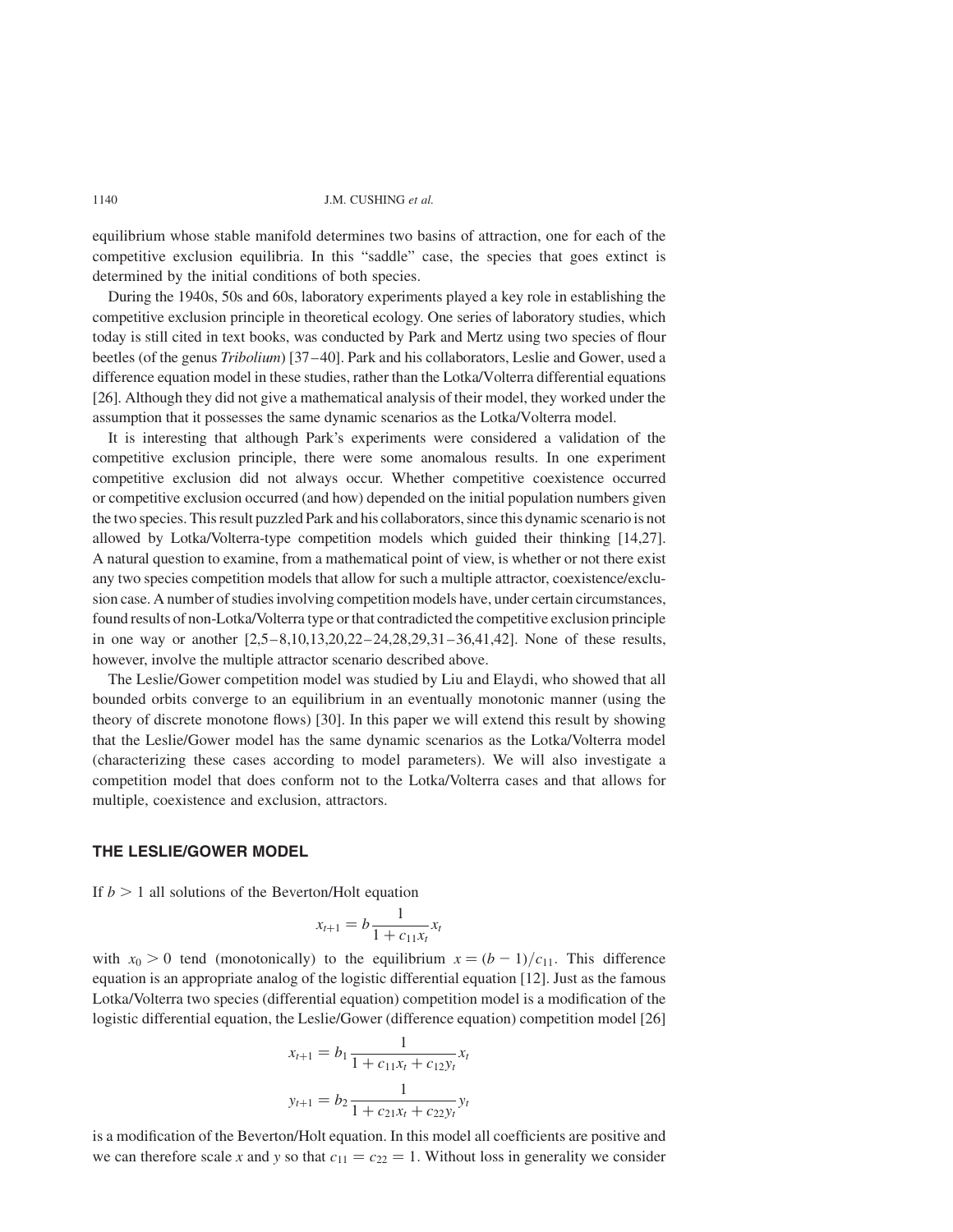the system

$$
x_{t+1} = b_1 \frac{1}{1 + x_t + c_1 y_t} x_t \tag{1}
$$

$$
y_{t+1} = b_2 \frac{1}{1 + c_2 x_t + y_t} y_t \tag{2}
$$

 $\overline{1}$ 

where  $b_i > 0$  and  $c_i > 0$ . We denote solutions of this system by  $(x_i, y_i)$ ,  $t = 0, 1, 2, 3, \ldots$ (For some results concerning difference equations defined by rational functions see Refs. [3,4,25]. The results in these papers do not apply to the Leslie/Gower model, however. Other papers that deal with discrete competition models include [16–19].)

In population dynamic applications we are interested in solutions with non-negative components  $x_t \ge 0$ ,  $y_t \ge 0$ . Let  $R_+^2 \triangleq [0, +\infty) \times [0, +\infty)$  and  $\mathring{R}_+^2 \triangleq (0, +\infty) \times (0, +\infty)$ 

$$
\phi: (x, y) \to \left(b_1 \frac{1}{1 + x + c_1 y} x, \quad b_2 \frac{1}{1 + c_2 x + y} y\right)
$$

takes  $R_+^2$  into itself. The same is true of  $\mathring{R}_+^2$  and of the coordinate axes  $[0, +\infty) \times \{0\}$  and  $\{0\} \times [0, +\infty)$ . Moreover, all solutions in  $R_+^2$  are forward bounded. Specifically,  $\phi: R_+^2 \to S \cong [0, b_1) \times [0, b_2)$ . It follows from Proposition 1 in Ref. [30] that all orbits in  $R_+^2$  approach an equilibrium as  $t \to +\infty$ .

The map  $\phi$  is also invertible on  $R_+^2$ , since for  $(x', y') \in S$  in the range of  $\phi$  the equations

$$
b_1 \frac{1}{1 + x + c_1 y} x = x', \quad b_2 \frac{1}{1 + c_2 x + y} y = y
$$

have the unique solution

$$
x = \frac{\beta_2 - 1 + c_1}{\Delta}, \quad y = \frac{\beta_1 - 1 + c_2}{\Delta}
$$

where

$$
\beta_1 \triangleq \frac{b_1}{x'} > 1, \quad \beta_2 \triangleq \frac{b_2}{y'} > 1, \quad \Delta \triangleq (\beta_1 - 1)(\beta_2 - 1) - c_1 c_2
$$

(the range of  $\phi$  is defined by the inequality  $\Delta > 0$ ). The formulas for the pre-images x and y show the inverse  $\phi^{-1}$  continuous.

LEMMA 1 The map  $\phi : R_+^2 \to S$  is one–one and bicontinuous.

The points  $E_0$ : (0, 0);  $E_1$ : ( $b_1$  – 1, 0);  $E_2$ : (0,  $b_2$  – 1) are fixed points of the map  $\phi$  (i.e. are equilibria of the Leslie/Gower model (1) and (2)). These are "exclusion" equilibria.

The set of points whose x-coordinate is held fixed by the map  $\phi$  is the line  $x + c_1y =$  $b_1 - 1$ . If this line intersects  $\mathring{R}_+^2$  (i.e. if  $b_1 > 1$ ), we denote the resulting line segment by  $L_1$ . Similarly, if  $b_2 > 1$ , the points on the line segment  $L_2$  from the line  $c_2x + y = b_2 - 1$  lying in  $R_+^2$  is the set of points in  $R_+^2$  whose y-coordinate is held fixed by the map  $\phi$ . If  $b_1 > 1$  the map  $\phi$  takes a point  $(x, y) \in R^2_+$  lying above (below)  $L_1$  to a point with smaller (larger) *x*-coordinate. If  $b_2 > 1$  the map  $\phi$  takes a point  $(x, y) \in R_+^2$  lying above (below)  $L_2$  to a point with smaller (larger) y-coordinate.

The only other fixed point of  $\phi$  is

$$
E_3: \left(\frac{b_2-1}{c_1c_2-1}\left(c_1-\frac{b_1-1}{b_2-1}\right), \frac{b_1-1}{c_1c_2-1}\left(c_2-\frac{b_2-1}{b_1-1}\right)\right)
$$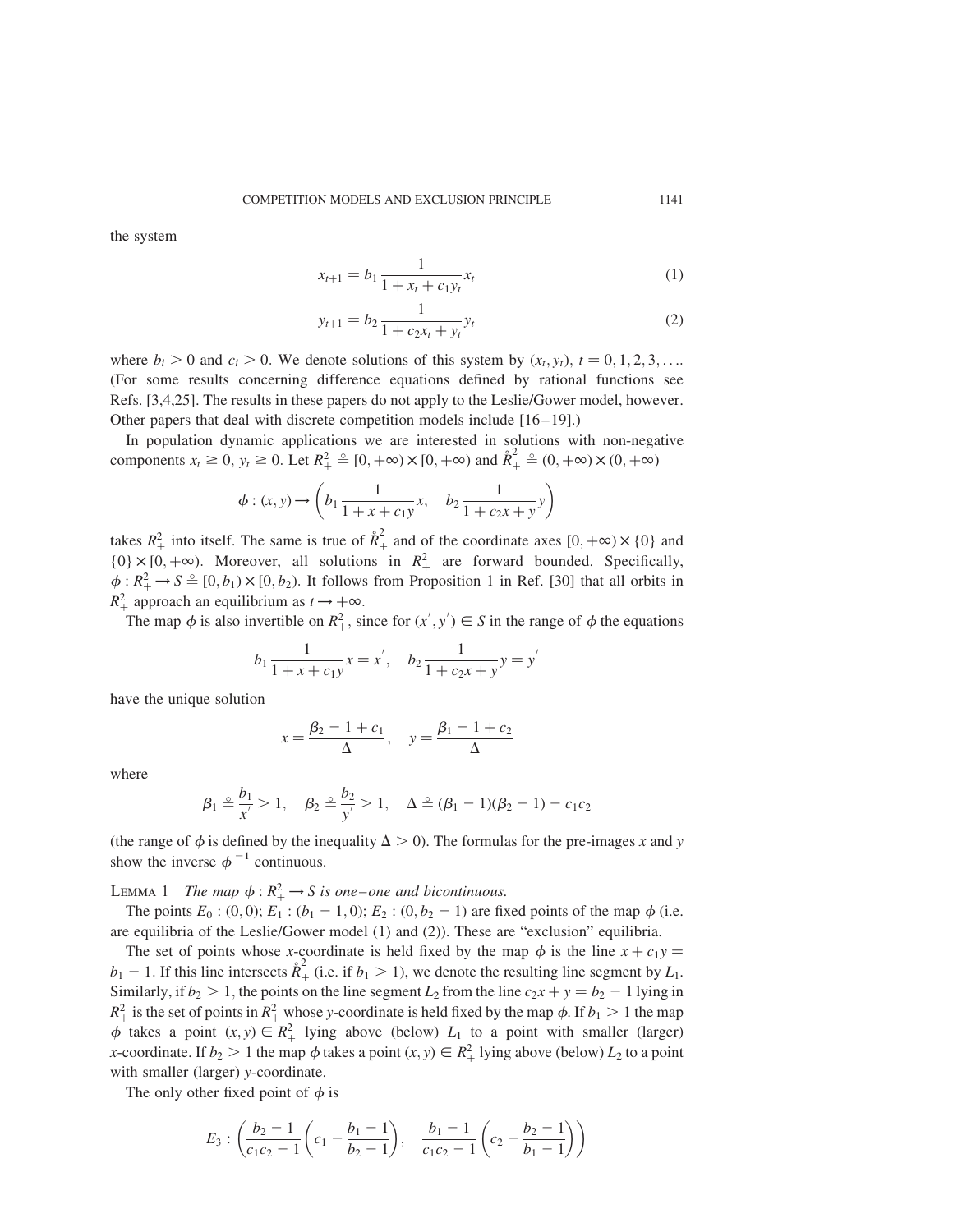This equilibrium lies in  $R_+^2$  if and only if  $b_1 > 1$ ,  $b_2 > 1$  and  $L_1$  and  $L_2$  intersect in  $R_+^2$ . This is a "coexistence" equilibrium.

An equilibrium is *globally asymptotically stable on*  $R_+^2$  (or  $\hat{R}_+^2$ ) if it is locally asymptotically stable (on  $R^2$ ) and if  $(x_0, y_0) \in R^2_+$  (or  $\mathring{R}^2_+$ ) implies that  $(x_t, y_t)$  tends to the equilibrium as  $t \rightarrow +\infty$ .

The Jacobian of Eqs. (1) and (2) is

$$
J = \begin{pmatrix} -b_1 \frac{1}{(1+x+c_1y)^2}x + b_1 \frac{1}{1+x+c_1y} & -b_1c_1 \frac{1}{(1+x+c_1y)^2}x \\ -b_2c_2 \frac{1}{(1+c_2x+y)^2}y & -b_2 \frac{1}{(1+c_2x+y)^2}y + b_2 \frac{1}{1+c_2x+y} \end{pmatrix}
$$

The Jacobians evaluated at  $E_0$ ,  $E_1$  and  $E_2$  are

$$
J_0 = \begin{pmatrix} b_1 & 0 \\ 0 & b_2 \end{pmatrix}, \quad J_1 = \begin{pmatrix} \frac{1}{b_1} & \frac{1}{b_1}(1-b_1)c_1 \\ 0 & \frac{b_2}{1+(b_1-1)c_2} \end{pmatrix}, \quad J_2 = \begin{pmatrix} \frac{b_1}{1+(b_2-1)c_1} & 0 \\ \frac{1}{b_2}(1-b_2)c_2 & \frac{1}{b_2} \end{pmatrix}
$$

respectively. Their eigenvalues appear along the diagonals.

Lemma 2

- (a) If  $b_1 < 1, b_2 < 1$  then  $E_0$  is globally asymptotically stable on  $R_+^2$ .
- (b) If  $b_1 > 1$ ,  $b_2 < 1$  then  $E_l$  is globally asymptotically stable on  $\mathring{R}_+^2$ .
- (c) If  $b_1 < 1, b_2 > 1$  then  $E_2$  is globally asymptotically stable on  $\mathring{R}_+^2$ .

Proof

(a) The eigenvalues of  $J_0$  are less than 1 and  $E_0$  is locally asymptotically stable. Since  $E_0$  is the only equilibrium in  $R_+^2$  it follows from the Liu and Elaydi's theorem that all solutions in  $R_+^2$  converge to  $E_0$ . This can also be seen, more directly, from the inequalities

$$
0 \leq x_{t+1} < b_1 x_t \tag{3}
$$

$$
0 \le y_{t+1} < b_2 y_t \tag{4}
$$

and an induction argument.

- (b) The only equilibria in  $R_+^2$  are  $E_0$  and  $E_1$ . From  $J_0$  we see that  $E_0$  is a saddle. Since the coordinate axes are invariant, the stable manifold is the y-axis (since by Eq. (4)  $y_t \rightarrow 0$ ). From the stable manifold and Hartman/Grobman theorems for maps [15,21], it follows that no solution in  $\mathring{R}_+^2$  can approach  $E_0$ . By Liu and Elaydi's theorem all solutions must therefore approach  $E_1$ . The eigenvalues of  $J_1$  are less than 1 and  $E_1$  is locally asymptotically stable.
- (c) This symmetric case is proved in manner analogous to case (b).  $\Box$

From now on we assume  $b_1 > 1$ ,  $b_2 > 1$ . These inequalities imply  $E_1$  and  $E_2$  lie on the positive x- and y-axis, respectively. We distinguish four cases depending on the orientation of the line segments  $L_1$  and  $L_2$  as shown in Figure 1. The inequalities satisfied by the coefficients that correspond to these cases can be easily read from the relative positions of the intercepts of  $L_1$  and  $L_2$  in Figure 1. In particular, the following inequalities characterize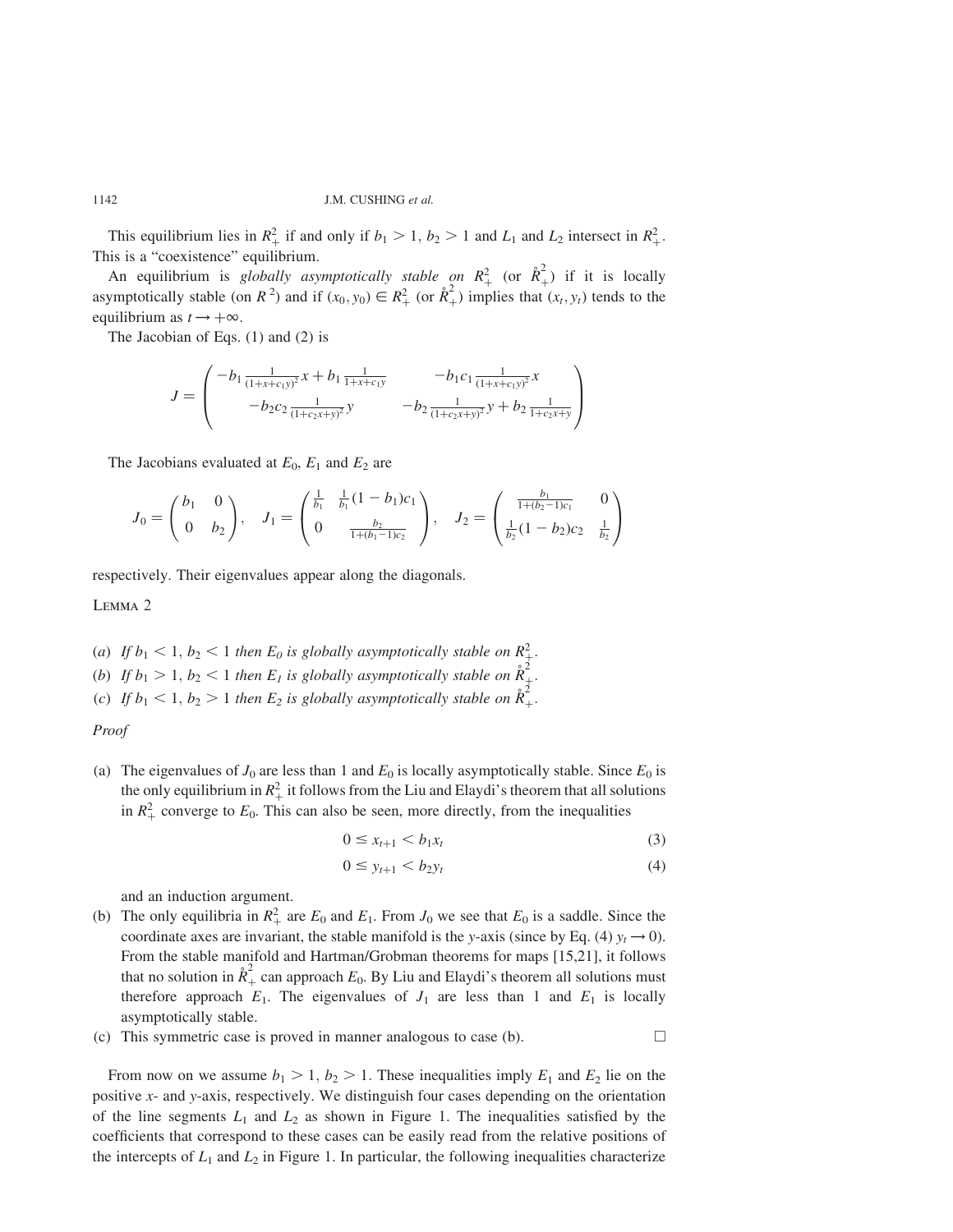

FIGURE 1 The four possible orientations of  $L_1$  and  $L_2$ .

Cases B and C:

Case B: 
$$
c_1(b_2 - 1) < b_1 - 1
$$
,  $c_2(b_1 - 1) < b_2 - 1$   
\nCase C:  $c_1(b_2 - 1) > b_1 - 1$ ,  $c_2(b_1 - 1) > b_2 - 1$ . (5)

From these inequalities we find that

$$
c_1 c_2 < 1 \text{ holds in Case B}
$$
  
\n
$$
c_1 c_2 > 1 \text{ holds in Case C.}
$$
 (6)

LEMMA 3 Assume  $b_1 > 1$  and  $b_2 > 1$ . The equilibrium  $E_0$  is a repellor. For  $i = 1, 2$  the equilibrium  $E_i$  is locally asymptotically stable in Cases  $A_i$  and C, but is a saddle in Cases  $A_j$  $(j \neq i)$  and B. In the latter two cases, the stable manifold of the saddle  $E_i$  is the positive coordinate axis on which it lies. Equilibrium  $E_3$  is locally asymptotically stable in Case B and is a saddle in Case C.

*Proof* The eigenvalues of  $J_0$  are  $b_1 > 1$ ,  $b_2 > 1$  and  $E_0$  is therefore a repellor. The eigenvalue  $1/b_1$  of  $J_1$  is less than one. Solutions starting on the positive x-axis satisfy the Bervton/Holt equation (with  $b_1 > 1$ ) and therefore approach  $E_1$ . The second eigenvalue

$$
\frac{b_2}{1+c_2(b_1-1)}
$$

is less than one in Cases  $A_1$  and C and greater than one in Cases  $A_2$  and B. A similar calculation shows the result for  $E_2$ .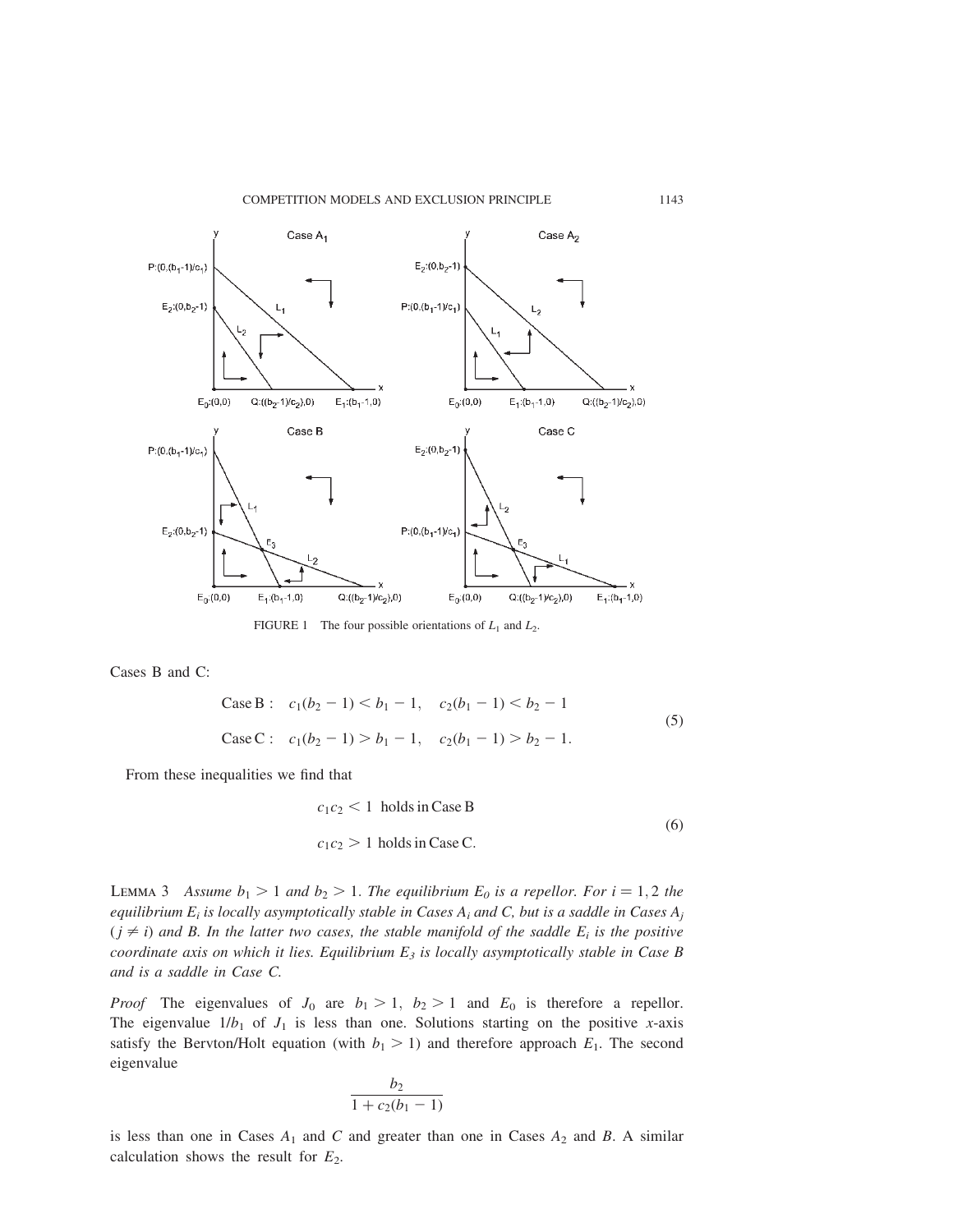Finally, we consider the equilibrium  $E_3$ , at which the Jacobian is

$$
J_3 = \begin{pmatrix} \frac{c_1c_2b_1 - c_1b_2 + c_1 - 1}{b_1(c_1c_2 - 1)} & \frac{c_1b_1 - c_1b_2 + c_1 - 1}{b_1(c_1c_2 - 1)} \\ \frac{-c_2b_1 + b_2 + c_2 - 1}{b_2(c_1c_2 - 1)} & \frac{-c_2b_1 + c_2c_1b_2 + c_2 - 1}{b_2(c_1c_2 - 1)} \end{pmatrix}.
$$

This equilibrium is locally asymptotically stable if the Jury conditions

$$
|\mathrm{tr}\,J_3|<1+\det J_3<2
$$

hold, where det  $J_3$  is the determinant and tr  $J_3$  is the trace of  $J_3$  [1]. If at least one of these inequalities is reversed, then the equilibrium is unstable. The inequalities are equivalent to the following three inequalities

- (a)  $1 + \det J_3 < 2$
- (b)  $-1 \det J_3 < \text{tr } J_3$
- (c)  $tr J_3 < 1 + \det J_3$ .

A calculation shows

$$
\det J_3 = \frac{c_2(c_1 - 1)(b_1 - 1) + c_1(c_2 - 1)(b_2 - 1) + c_1c_2 - 1}{b_1b_2(c_1c_2 - 1)}
$$

$$
\operatorname{tr} J_3 = \frac{2b_2b_1c_1c_2 - b_2 + c_1b_2 - c_1b_2^2 - b_1 + c_2b_1 - c_2b_1^2}{b_1b_2(c_1c_2 - 1)}.
$$

Using these formulas, we find that inequality (a) is equivalent to

$$
(b_1 - 1)(b_2 - 1) + \frac{c_1(b_2 - 1) - (b_1 - 1)}{c_1c_2 - 1} + \frac{c_2(b_1 - 1) - (b_2 - 1)}{c_1c_2 - 1} > 0.
$$

By Eqs. (5) and (6) this inequality holds. Inequality (b) is equivalent to

$$
(b_1 + 1)(b_2 + 1) + c_2(b_1 + 1)\frac{c_1(b_2 - 1) - (b_1 - 1)}{c_1c_2 - 1} + c_1(b_2 + 1)\frac{c_2(b_1 - 1) - (b_2 - 1)}{c_1c_2 - 1} > 0
$$

which Eqs. (5) and (6) show also holds true. Finally, we consider inequality (c), which it turns out is equivalent to

$$
\frac{(c_1(b_2-1)-(b_1-1))(c_2(b_1-1)-(b_2-1))}{c_1c_2-1}<0.
$$

From Eqs. (5) and (6), we see that this inequality holds in Case B and, as a result,  $E_3$  is locally asymptotically stable. In Case C, however, the reverse inequality holds and  $E_3$  is unstable.

To see, in the latter case, that  $E_3$  is in fact a saddle we note that the characteristic quadratic polynomial of  $J_3$ , namely,

$$
p(\lambda) = \lambda^2 - (\text{tr}\,J_3)\lambda + \det J_3
$$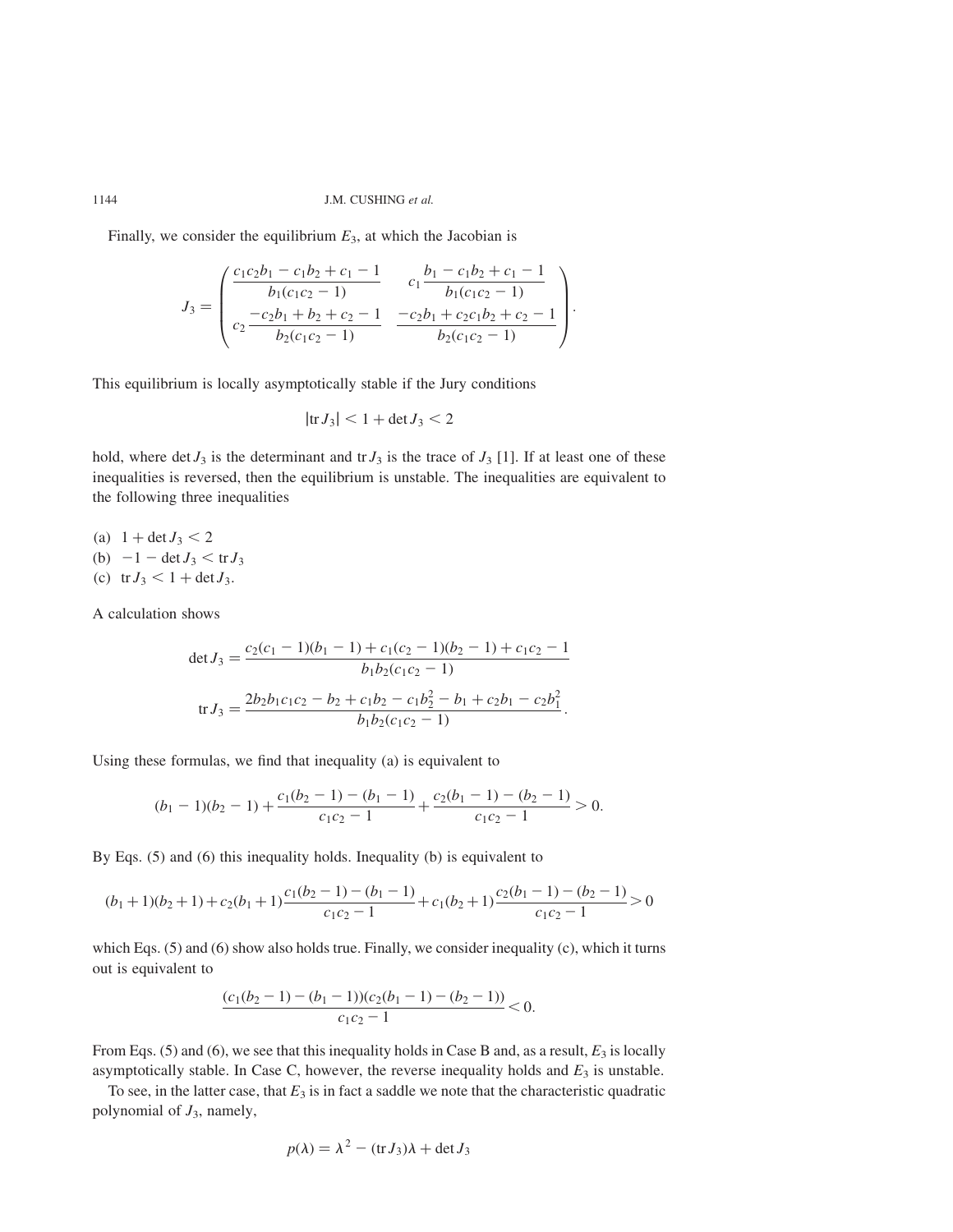satisfies  $p(1) = 1 - \text{tr} J_3 + \det J_3 < 0$  (because the inequality in (c) is reversed in Case C),  $p(-1) = 1 + \text{tr } J_3 + \det J_3 > 0$  (because (b) holds), and  $p(+\infty) = +\infty$ . Thus,  $p(\lambda)$  has a positive root  $\lambda > 1$  and a root between  $-1$  and  $+1$ .

THEOREM 4 Consider the Leslie/Gower competition model (1) and (2) with  $b_i > 1$ . Each component  $x_t$  and  $y_t$  of a solution in  $\mathring{R}_+^2$  is eventually monotonic.

- (a) In Case  $A_i$ , the equilibrium  $E_i$  is globally asymptotically stable on  $\mathring{R}_+^2$ .
- (b) In Case B, the equilibrium  $E_3$  is globally asymptotically stable on  $\tilde{R}_+^2$ .
- (c) In Case C, for solution in  $\mathring{R}_+^2$  tends to one of the locally asymptotically stable equilibria  $E_1$  or  $E_2$  or to the saddle equilibrium  $E_3$  as  $t \rightarrow +\infty$ .

*Proof* Every solution in  $\hat{R}_+^2$  is eventually monotonic and converges to one of the four equilibria  $E_i$  by Liu and Erlaydi's theorem.

- (a) The two Cases  $A_1$  and  $A_2$  are symmetric and we consider Case  $A_1$  only. Observe that the (closed) triangular region  $E_0E_1P$  is forward invariant under the map  $\phi$ . This follows from two facts:  $\phi$  is one-to-one and bicontinuous (Lemma 1) and the boundary of  $E_0E_1P$ maps into  $E_0E_1P$  (see Fig. 1). Thus, if a solution starts in the triangle  $E_0E_1P$  is remains there and as a result the component  $x_t$  is increasing. It follows that the solution approaches  $E_1$ . If, on the other hand,  $(x_0, y_0) \in \mathring{R}_+^2$  lies outside the triangle  $E_0E_1P$  there are two options: either the solution sequence  $(x_t, y_t)$  enters the triangle in a finite number of steps, in which case it will remain there and converge to  $E_1$  (as we just proved), or it remains outside the triangle for all  $t$ . In the latter case, the solution can only converge to  $E_1$ . In summary,  $(x_0, y_0) \in \mathring{R}_+^2$  implies  $(x_t, y_t)$  tends  $E_1$  as  $t \to +\infty$ . This, together with Lemma 3, shows  $E_1$  is globally asymptotically stable on  $\hat{R}_+^2$ .
- (b) By Lemma 3,  $E_3$  is locally asymptotically stable. The discrete stable manifold and Hartman/Grobman theorems, together with Lemma 3, imply that no orbit in  $\mathring{R}_+^2$  can approach  $E_0$ ,  $E_1$  or  $E_2$ . It follows from Liu and Elaydi's theorem that all orbits in  $\mathring{R}_+^2$ approach  $E_3$ .
- (c) By Lemma 3,  $E_0$  is a repellor and cannot be approached by a solution in  $\mathring{R}_+^2$ .

For case (c) in Theorem 4 we do not have a complete characterization of the basins of attraction for each equilibrium. From the stable manifold theorem for maps [15,21] we know the local stable manifold of  $E_3$  is one dimensional (since by Lemma 2 the equilibrium  $E_3$  is a hyperbolic saddle in Case C), but we do not know if this is globally true in  $R_+^2$ . We can show that the basin of attraction of  $E_1$  contains the interior of the closed triangle  $QE_1E_3$ . To see this notice that  $\phi$  maps the boundary of the triangle into the triangle:  $\phi$ :  $\partial (QE_1E_3) \rightarrow QE_1E_3$ (see Fig. 1). Since  $\phi$  is one–one and bicontinuous, it follows that  $\phi : QE_1E_3 \rightarrow QE_1E_3$ (i.e.  $QE_1E_3$  is forward invariant). Solutions starting in (or eventually entering) the interior of  $QE_1E_3$  must accordingly approach the equilibrium  $E_1$ . Similarly, one can show that the basin of attraction of  $E_2$  contains the interior of the triangle  $PE_2E_3$ .

The four dynamic cases in Theorem 4 (and Fig. 1) are the same as those in the Lotka/Volterra model and have the same ecological interpretation. Coexistence (Case B) occurs if interspecific competition is weak in the sense that the coefficients  $c_i$  are small:

$$
c_1 < \frac{b_1 - 1}{b_2 - 1}, \quad c_2 < \frac{b_2 - 1}{b_1 - 1}.
$$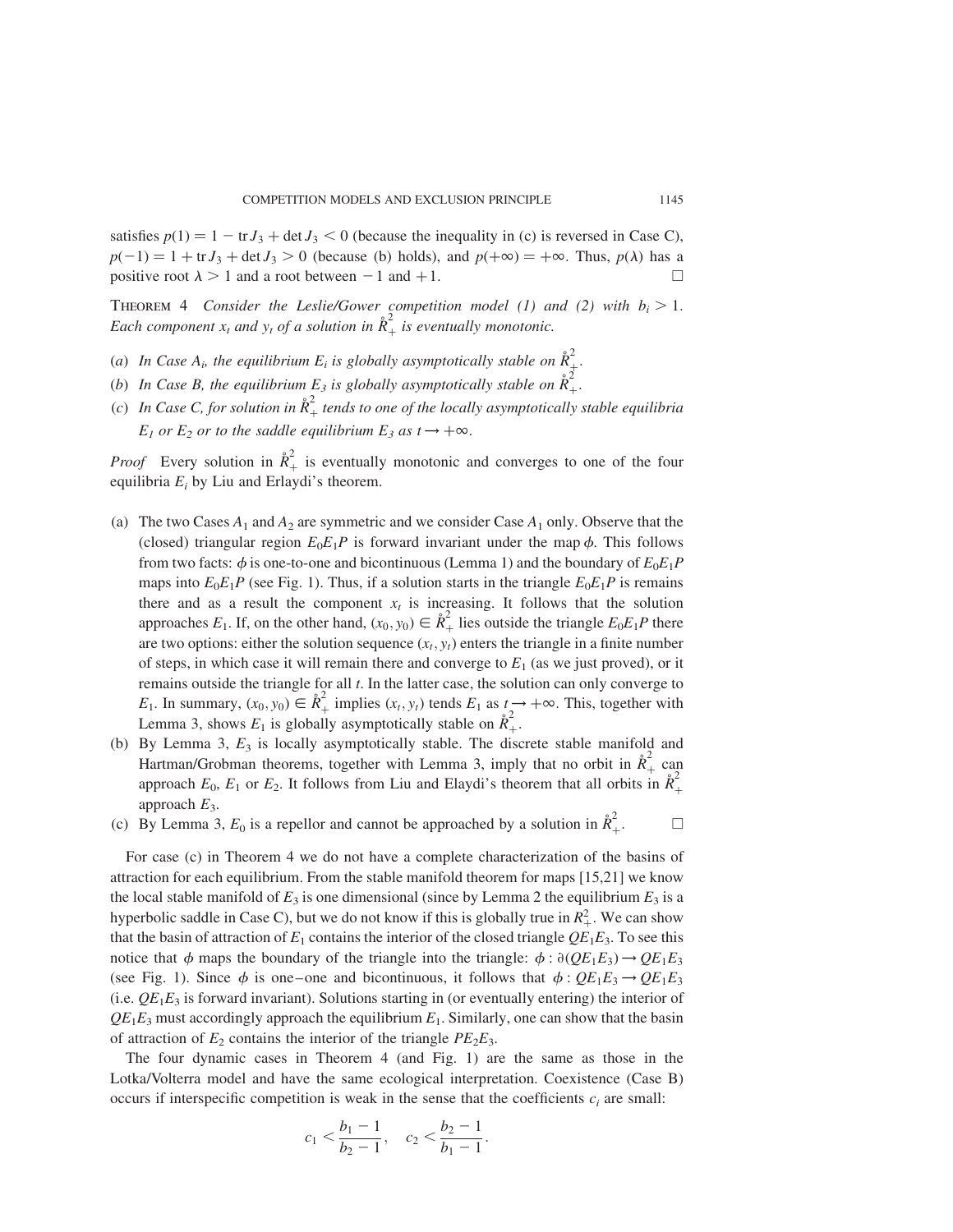If interspecific competition is too large (one or both inequalities are reversed), then competitive exclusion occurs. This is the theoretical foundation for the classical competitive exclusion principle. It is because of this principle that the anomolous case observed in some of Park's experiments were puzzling. In the next section, we will study a competition model which does not support this exclusion principle—a model which in fact predicts (nonequilibrium) coexistence when the competition coefficients are increased.

## A JUVENILE/ADULT RICKER MODEL

Since the Leslie/Gower competition model (1) and (2) has only the Lotka/Volterra dynamics described in Theorem 4, this model offers no explanation of the multiple attractor case (with initial condition dependent coexistence or exclusion) observed by Park. A discrete competition model that does provide an explanation is the so-called LPA model [10–12]. This six dimensional model is based on three life cycle stages for each species and was derived explicitly to study the dynamics of flour beetle species. See Ref. [14] for an account of the LPA competition model and some of its non-Lotka/Volterra dynamics that contradict the classical competitive exclusion principle.

A mathematical exploration of competition models that possess multiple attractor cases with initial condition dependent coexistence or exclusion might start with the Leslie/Gower model and try to determine what kinds of structural changes in the model will result in non-Lotka/Volterra dynamics and contradictions to the competitive exclusion principle. For example, if exponential non-linearities replace the rational function non-linearities of the Leslie/Gower model, one obtains the Ricker competition model

$$
x_{t+1} = b_1 x_t \exp(-c_{11} x_t - c_{12} y_t)
$$
  

$$
y_{t+1} = b_2 y_t \exp(-c_{21} x_t - c_{22} y_t)
$$

(exponential non-linearities also appear in the LPA model). Numerical investigations of this model have uncovered certain kinds of non-Lotka/Volterra dynamics [10], but not a case of multiple attractors with both coexistence and exclusion. Whether or not such multiple attractor cases can occur in this system remains an interesting open question.

From a mathematical point of view life cycle stages (such as appear in the LPA model) introduce time delays. A modification of the Ricker competition model, in which individuals from one of the two species are characterized by their reproductive maturity, is described by the difference equations

$$
J_{t+1} = b_1 A_t \exp(-c_{11} A_t - c_{12} y_t)
$$
  
\n
$$
A_{t+1} = (1 - \mu) J_t
$$
  
\n
$$
y_{t+1} = b_2 y_t \exp(-c_{21} J_t - c_{22} y_t).
$$
\n(7)

Here  $J_t$  and  $A_t$  are the numbers of juveniles and adults at time t of the species x. Species y in this model remains unstructured. The parameter  $\mu$  ( $0 \leq \mu < 1$ ) is the juvenile mortality rate.

In this paper, we will not attempt a thorough analysis of the juvenile/adult Ricker competition model (7). We will only show that under certain conditions the model possesses three attractors, two exclusion (equilibrium) attractors and one (non-equilibrium) coexistence attractor.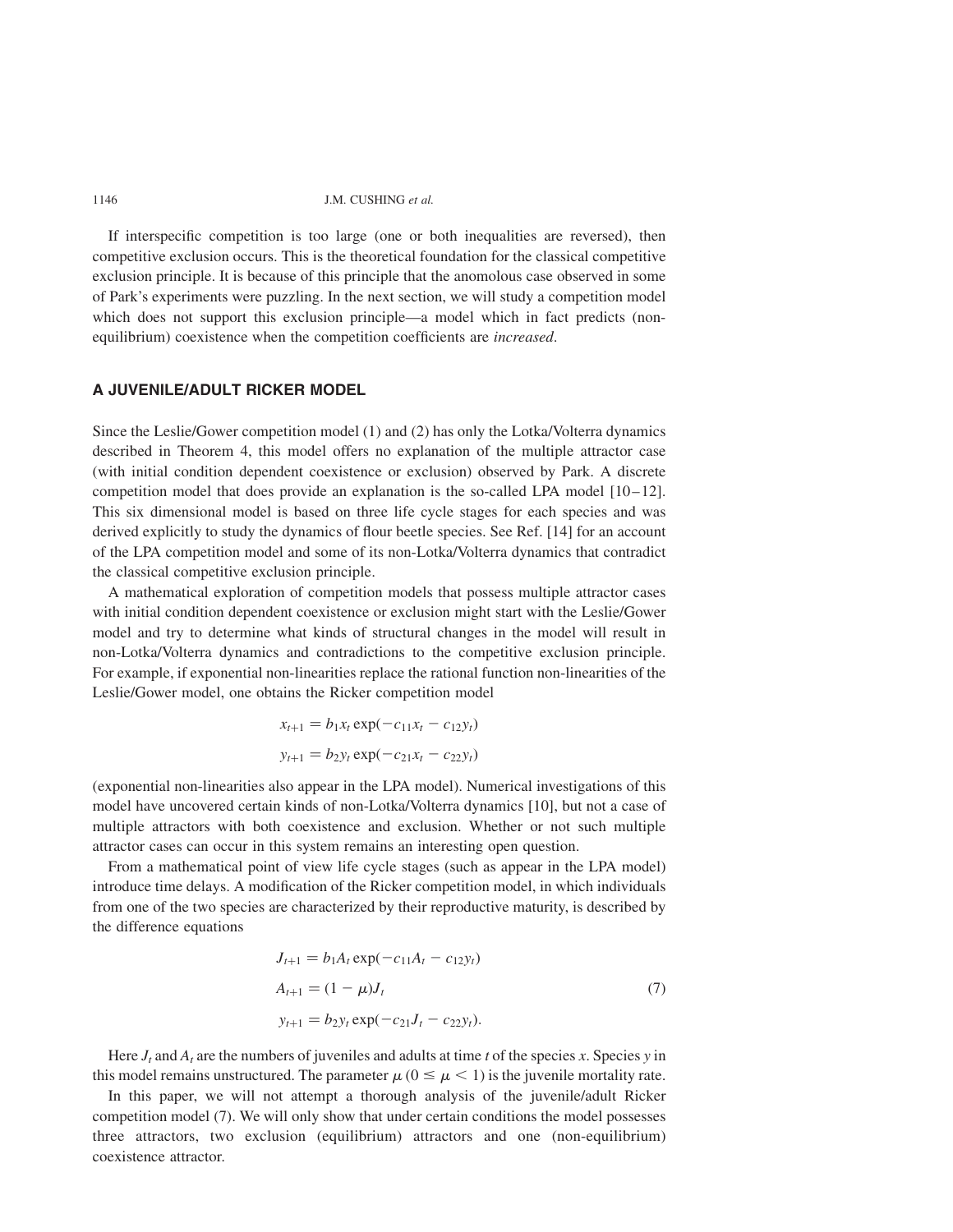The exclusion equilibria for Eq. (7) are

$$
E_0: (J, A, y) = (0, 0, 0)
$$
  
\n
$$
E_1: (J, A, y) = \left(\frac{\ln n}{c_{11}(1 - \mu)}, \frac{\ln n}{c_{11}}, 0\right)
$$
  
\n
$$
E_2: (J, A, y) = \left(0, 0, \frac{\ln b_2}{c_{22}}\right).
$$

Here we have defined  $n \triangleq b_1(1 - \mu)$  [9]. We assume  $n > 1, b_2 > 1$  so that these equilibria are non-negative. The Jacobian at  $E_0$ 

$$
\begin{pmatrix}\n0 & b_1 & 0 \\
-\mu + 1 & 0 & 0 \\
0 & 0 & b_2\n\end{pmatrix}
$$

has eigenvalues  $\lambda = b_2$  and  $\pm \sqrt{n}$ . The Jacobian at  $E_1$ 

$$
\begin{pmatrix}\n0 & \frac{1-\ln n}{n}b_1 & -\frac{b_1c_{12}\ln n}{c_{11}n} \\
1-\mu & 0 & 0 \\
0 & 0 & b_2 \exp\left(-\frac{c_{21}\ln n}{c_{11}(1-\mu)}\right)\n\end{pmatrix}
$$

has eigenvalues  $\lambda = \pm \sqrt{1 - \ln n}$  and  $b_2 \exp(-c_{21} \ln n/c_{11}(1 - \mu))$ . The Jacobian at  $E_2$ 

$$
\begin{pmatrix}\n0 & b_1 e^{-\frac{c_{12}}{c_{22}}\ln b_2} & 0 \\
1 - \mu & 0 & 0 \\
-\frac{c_{21}}{c_{22}}\ln b_2 & 0 & 1 - \ln b_2\n\end{pmatrix}
$$

has eigenvalues  $\lambda = \pm \sqrt{n}$  and  $1 - \ln b_2$ .

THEOREM 5 Assume  $n = b_1(1 - \mu) > 1, b_2 > 1$  in the juvenile/adult Ricker competition model (7).

(a)  $E_0$  is a repellor.

(b)  $E_1$  is locally asymptotically stable if

$$
1 < n < e^2, \quad c_{11}(1 - \mu) \frac{\ln b_2}{\ln n} < c_{21}.
$$

(c)  $E_2$  is locally asymptotically stable if

$$
1 < b_2 < e^2, \quad c_{22} \frac{\ln n}{\ln b_2} < c_{12}.
$$

The ecological interpretation of the parameter inequalities in Theorem 5(b) and (c) is that interspecific competition is sufficiently strong (as measured by  $c_{12}$  and  $c_{21}$ ), relative to intraspecific competition (measured by  $c_{11}$  and  $c_{22}$ ). This theorem suggests the Lotka/Volterra or Leslie/Gower "saddle" case of competitive exclusion (Case C in Fig. 1). However, it is possible that all the inequalities in Theorem 5 hold and there also exists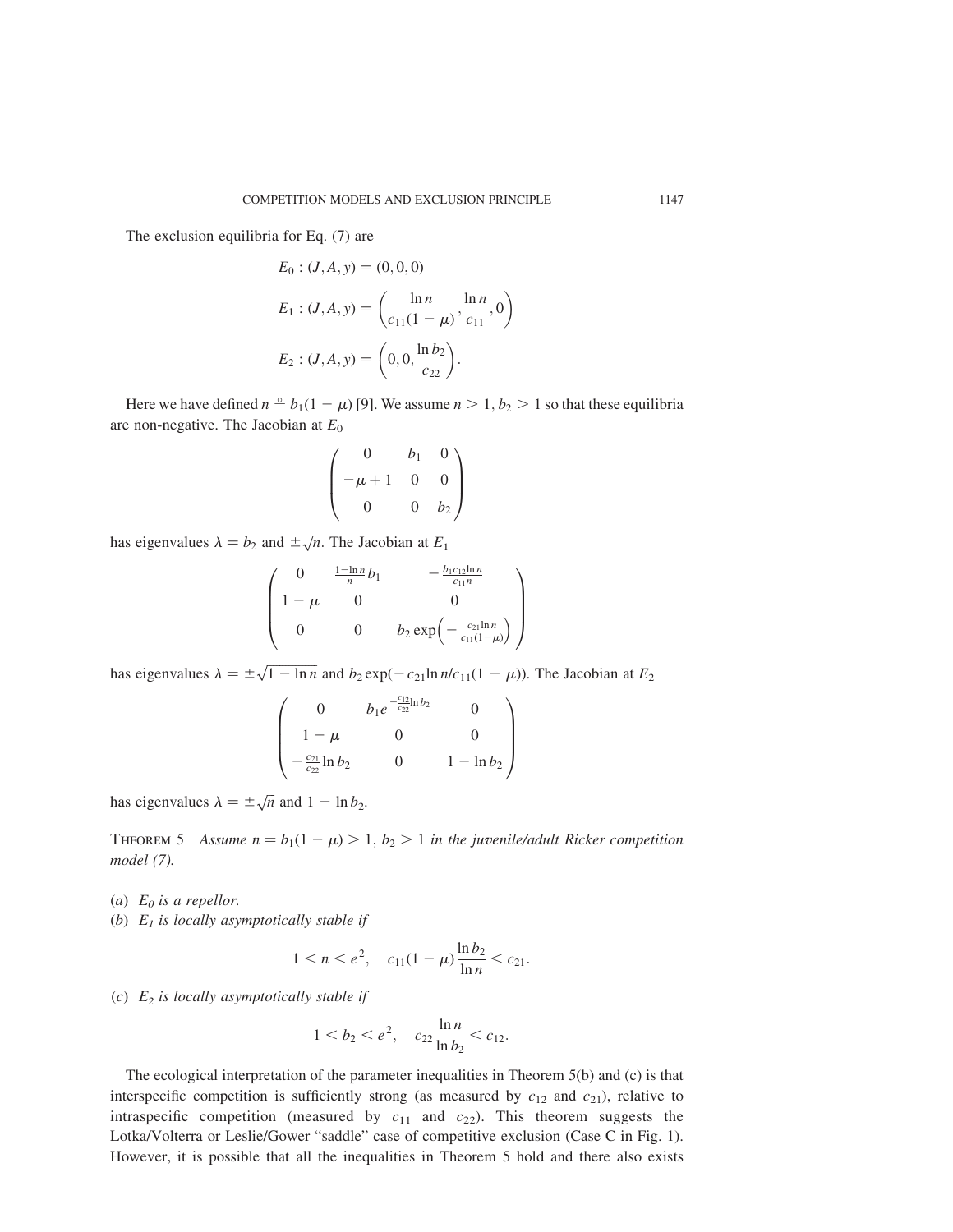

FIGURE 2 Three different initial conditions lead to solutions of the juvenile/adult Ricker competition model (7) that approach three different attractors. (a) The initial condition  $(J_0, A_0, y_0) = (10, 10, 10)$  results in an orbit that approaches an equilibrium in which  $y = 0$ , i.e. this initial condition leads to the extinction of species y. (b) The initial condition  $(J_0, A_0, y_0) = (5, 5, 10)$  results in an orbit that approaches an equilibrium in which  $J = A = 0$ , i.e. this initial condition leads to the extinction of species x. (c) The initial condition  $(J_0, A_0, y_0) = (10, 10, 15)$  results in an orbit that approaches a positive two-cycle, i.e. the initial condition leads to the (non-equilibrium) coexistence of both species. The coefficients in these examples are  $b_1 = b_2 = 5$ ,  $c_{11} = c_{22} = 0.1$ ,  $c_{12} = 0.11$ ,  $c_{21} = 0.12$ , and  $\mu = 0.2$ .

a coexistence attractor. Figure 2 shows an example. In that figure one initial condition approaches a coexistence two-cycle, while other initial conditions lead to the extinction equilibria  $E_1$  and  $E_2$ .

It is possible to prove the existence of coexistence two-cycles of the type observed in Figure 2. Two-cycles are fixed points of the composite map defined by the model equations (7)

$$
b_1(1 - \mu)J \exp(-c_{11}(1 - \mu)J - b_2c_{12}ye^{-c_{21}J - c_{22}y}) = J
$$
  
\n
$$
b_1(1 - \mu)Ae^{-c_{11}A - c_{12}y} = A
$$
 (8)  
\n
$$
b_2^2ye^{-c_{21}J - c_{22}y} \exp(-b_1c_{21}Ae^{-c_{11}A - c_{12}y} - b_2c_{22}ye^{-c_{21}J - c_{22}y}) = y.
$$

Although it is not shown in Fig. 2, the coexistence two-cycle in that example is synchronous, i.e. the two points of the cycle are of the form

$$
(0, A, y_1), \quad (J, 0, y_2) \tag{9}
$$

with  $J > 0$ ,  $A > 0$ , and  $y_i > 0$ . "Synchronous" means that the juvenile and adult populations never appear together at the same point in time. The two-cycle equations (8) with  $J = 0$ reduce to the two equations

$$
b_1(1 - \mu)e^{-c_{11}A - c_{12}y} = 1
$$
  

$$
b_2^2e^{-c_{21}J - c_{22}y} \exp(-b_1c_{21}Ae^{-c_{11}A - c_{12}y} - b_2c_{22}ye^{-c_{21}J - c_{22}y}) = 1
$$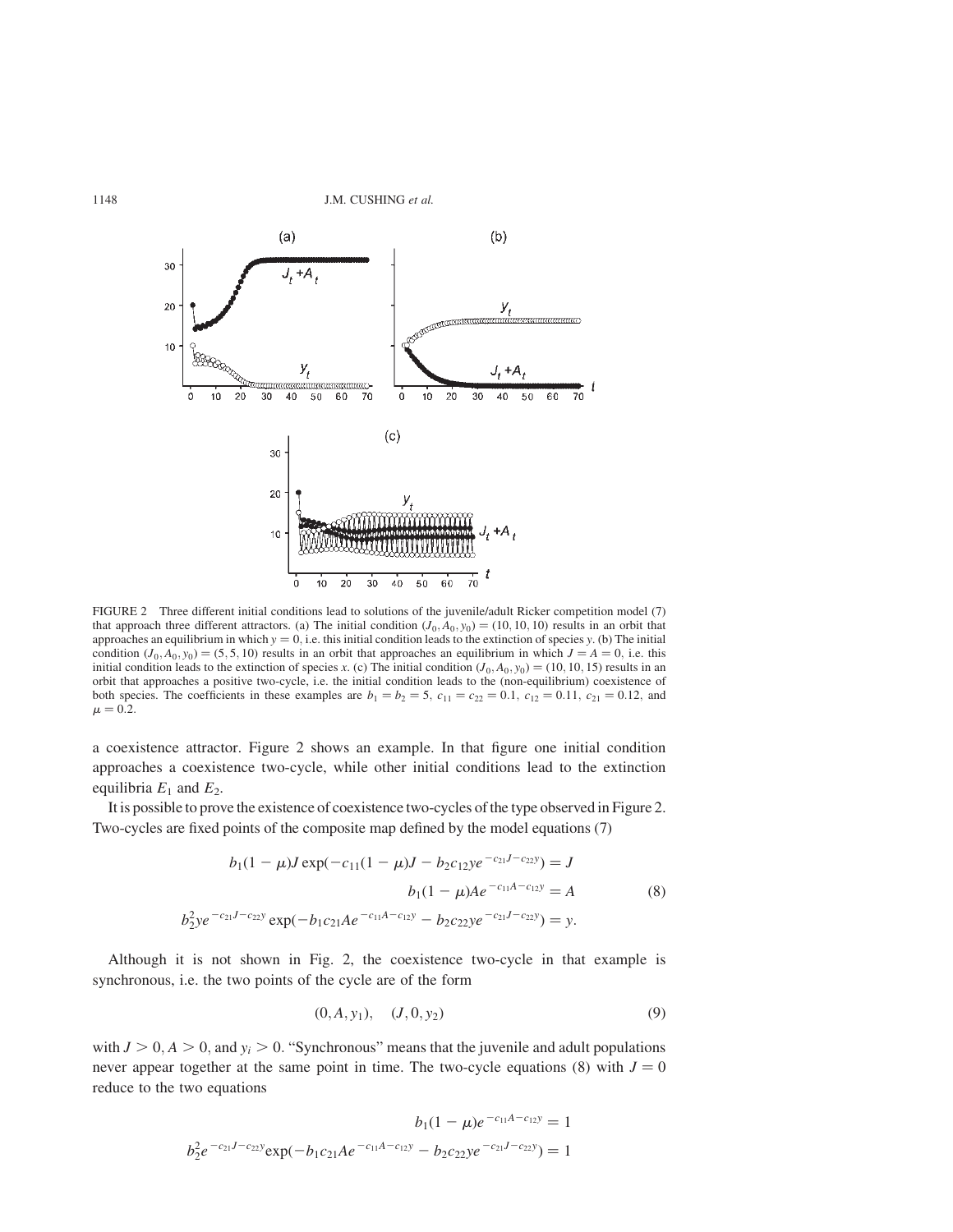for A and y. Using the first equation in the second we can simplify the second equation

$$
b_1(1 - \mu)e^{-c_{11}A - c_{12}y} = 1
$$
  

$$
b_2^2 \exp\left(-c_{22}y - c_{21}\frac{1}{1 - \mu}A - b_2c_{22}ye^{-c_{22}y}\right) = 1.
$$

Solving the first equation for

$$
A = \frac{1}{c_{11}} (\ln n - c_{12} y) \tag{10}
$$

substituting this result into the second equation and simplifying, we arrive at the single equation

$$
b_2c_{22}ye^{-c_{22}y} = \left(\frac{c_{12}c_{21}}{(1-\mu)c_{11}} - c_{22}\right)y + \left(2\ln b_2 - \frac{c_{21}}{(1-\mu)c_{11}}\ln b_1(1-\mu)\right) \tag{11}
$$

for y. A solution  $y = y_1 > 0$ , together with Eq. (10), yields the first point in a two-cycle (9). (If  $A > 0$  then this point is not an equilibrium.) The Eq. (11) can be analyzed geometrically by investigating the graphs of both sides of the equation for intersection points  $y > 0$ . The left hand side is a positive, one humped graph passing through  $y = 0$  and having  $y = 0$  as an asymptote. The right hand side is a straight line whose slope is positive under the assumptions in Theorem  $5(b)$  and (c). If the y-intercept of the straight line is positive, then either there are two intersection points of these graphs, no intersection point at all, or a tangency case of one intersection point. As parameters change and we pass from one to the other case, a bifurcation occurs at the point of tangency. (We speculate that this is a saddle node bifurcation with another two-cycle which, because it is not a synchronous cycle, is not found by the equations above.) See Figure 3 for an illustration. Note that the coexistence twocycle is created in this example by *increasing* the interspecific competition coefficient  $c_{21}!$ 



FIGURE 3 Roots  $y > 0$  of Eq. (9) determine synchronous two-cycles for the juvenile/adult Ricker competition model (7). The dashed line graph is that of the left hand side of this equation for the parameter values in Fig. 2. The straight line graphs are the right hand side of the equation for three selected values of the interspecific competition coefficient  $c_{21}$ . For the smaller value of  $c_{21}$  there is no intersection and there exists no synchronous twocycle. For the larger value of  $c_{21}$ , two intersection points exist and give rise to a synchronous two-cycle.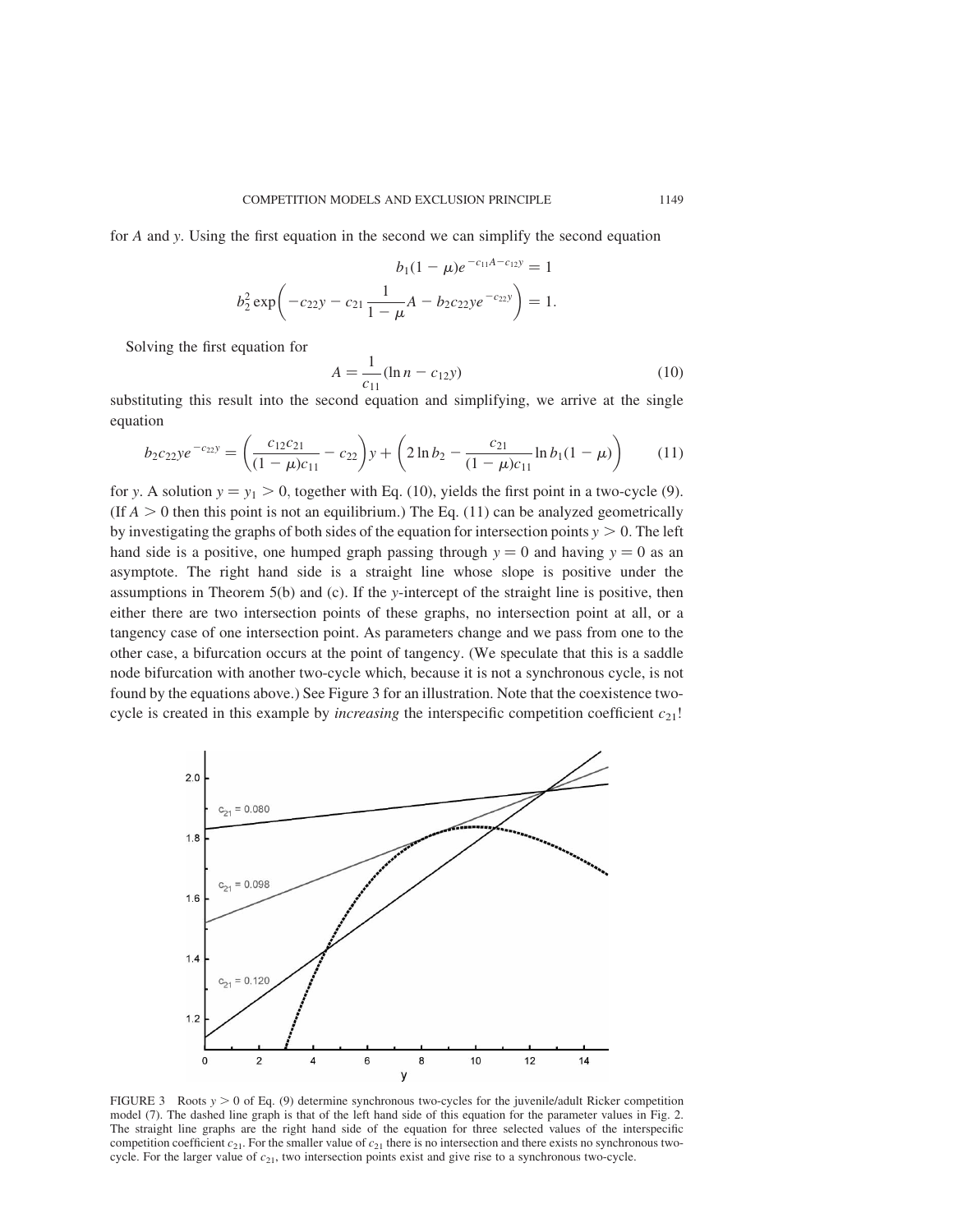To establish the triple attractor case of interest (and observed in Fig. 2) we need to prove the stability of the two-cycle under the conditions of Theorem 5(b) and (c). The two-cycle is locally asymptotically stable if the eigenvalues of the Jacobian of the composite map are less than one in magnitude. We can calculate this Jacobian by multiplying the Jacobians of the (7) evaluated at the two points of the two-cycle. In general, this calculation is intractable, but we can carry it out for the example in Figure 2. For the parameter values in that example, Eq. (11) has the two solutions  $y_1 = 4.4758$  and  $y_2 = 14.304$  which produce the two-cycle points (see Eq. (9))

$$
(0, 8.9396, 4.4758), \quad (11.1174, 0, 14.304).
$$

The Jacobians of Eq. (7) at these two points, when multiplied, yield the matrix

$$
\begin{pmatrix}\n0.76624 & 0 & 0.16554 \\
0 & 0.82932 & 0 \\
-0.94822 & -1.7794 & -0.23776\n\end{pmatrix}
$$

whose eigenvalues  $\lambda = -4.4039 \times 10^{-2}$ , 0.57252, and 0.82932 are less than one in magnitude. The two-cycle is therefore locally asymptotically stable. Since the inequalities in Theorem 5(b) and (c) are satisfied by the parameters in this example the two exclusion equilibria

$$
E_1: (J, A, y) = (20.118, 16.094, 0)
$$
  

$$
E_2: (J, A, y) = (0, 0, 16.094)
$$

are also locally asymptotically stable.

The juvenile/adult Ricker competition model shows that strong non-linearities and a time delay can produce a multiple attractor, coexistence/exclusion, scenario. According to our analysis above this scenario arises from a bifurcation that gives rise to a two-cycle coexistence state as interspecific competition is increased, which from the point of view of classical competition theory is unexpected. This same bifurcation scenario occurs in the LPA model [14]. Thus, we have two examples of competition models that provide dynamics which contradict classical competition theory in significant ways. An interesting open mathematical problem is to determine the types of competition models that possess these kinds of multiple attractors.

## **References**

- [1] H. Caswell, Matrix Population Models: Construction, Analysis and Interpretation, Second edition, Sinauer Associates, Inc. Publishers, Sunderland, Massachusetts, 2001.
- [2] P. Chesson, Coexistence of competitors in spatially and temporally varying environments: a look at the combined effects of different sorts of variability, Theor. Popul. Biol., 28 (1985), 263–287.
- [3] D. Clark and M. R. S. Kulenovic, A coupled system of rational difference equations, Comput. Math. Appl., 43 (2002), 849–867.
- [4] D. Clark, M. R. S. Kulenović and J. F. Selgrade, Global asymptotic behavior of a two-dimensional difference equation modelling competition, *Nonlinear Anal.*, 52 (2003), 1765–1776.
- [5] K. M. Crowe, A Discrete Size-Structured Competition Model, Ph.D. dissertation, Interdisciplinary Program in Applied Mathematics, University of Arizona, Tucson, 1991.
- [6] J. M. Cushing, Two species competition in a periodic environment, *J. Math. Biol.*, 10 (1980), 385–400.
- [7] J. M. Cushing, Periodic Lotka-Volterra systems and time sharing of ecological niches, Lecture Notes in Biomathematics, 52 Springer, Berlin, 1983, pp. 342–348.
- [8] J. M. Cushing, Periodic Lotka-Volterra competition equations, J. Math. Biol., 24 (1986), 381–403.